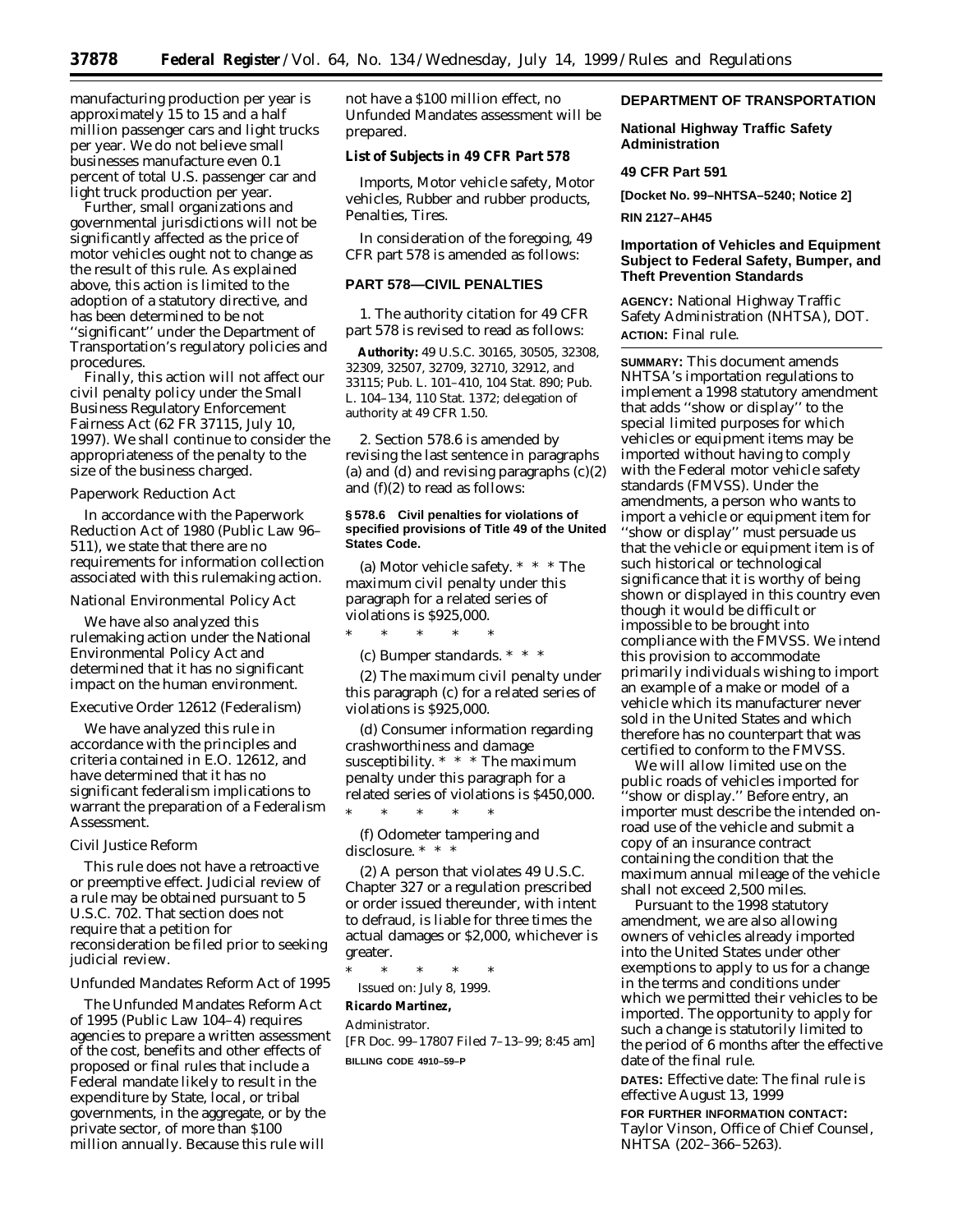**SUPPLEMENTARY INFORMATION:** We discussed at some length the background of this rulemaking action in our notice of proposed rulemaking, published on March 22, 1999 (64 FR 13757). Given the fact that we received only one comment by the end of the 45 day comment period, May 6, 1999, we are not repeating this discussion, and interested persons may read the earlier document for background information. That comment, from the Special Vehicle Coalition, supported the proposed rule, with a recommended change in the mileage permissible for on-road use. We discuss this at an appropriate place in the notice. Except for the annual mileage and verification statements, we are adopting a final rule as we proposed it.

# **1. The 1998 Amendment to the Import Regulations**

Sec. 7107(a) of Pub. L. 105–178, which was enacted on June 9, 1998, amended 49 U.S.C. 30114 by adding "show, or display" to the special purposes set forth in that section. As the Conference Report on the Transportation Equity Act for the 21st Century explained:

Section 7107 reinstates NHTSA's authority to exempt certain motor vehicles imported for the purpose of show or display from certain applicable motor vehicle safety standards. Such authority was unintentionally deleted when title 49, United States Code was recodified in 1988.

(H. Report 105–550, p. 523)

(We note that the deletion of ''show'' resulted from the 1988 amendments to the importation authority, rather than from the 1994 recodification, which deleted ''studies'').

# **2. Amendments to 49 CFR Part 591 That Implement Congress' Amendment of Sec. 30114**

### *A. Sec. 591.5, Declarations Required for Importation*

As amended, sec. 30114 now reads:

The Secretary of Transportation may exempt a motor vehicle or item of motor vehicle equipment from section 30112(a) of this title on terms the Secretary decides are necessary for research, investigations, demonstrations, training, competitive racing events, show or display.

Currently, 49 CFR 591.5(j)(1) implements 49 U.S.C. 30114 by specifying requirements for importation of nonconforming vehicles or equipment for purposes of research, investigations, studies, demonstrations or training, and competitive racing events. In view of the intent of Congress at the time of recodification to include the word ''studies'' in the word

''research,'' as previously discussed, we are revising Sec.  $591.5(j)(1)(iii)$  to substitute the term ''show or display'' for ''studies.'' We deem the term ''studies'' covered by the word ''research'' and subject to the same terms and conditions imposed on vehicles imported for purposes of ''research.''

# *B. Sec. 591.6, Documents Accompanying Declarations*

We recognize two types of importers under sec. 591.5(j): one that has received written permission from us to import a vehicle under its provisions (sec.  $591.5(j)(2)(i)$ ); and one that is an original manufacturer of motor vehicles (or its wholly-owned subsidiary) and that certifies that its products comply with the Federal motor vehicle safety standards (sec. 591.5(j)(2)(ii)).

Sec. 591.6(f) specifies the procedure for an importer who wishes to obtain written permission from us to import a vehicle or equipment item under sec. 591.5(j)(2)(i). Sec. 591.6(f)(1) requires all such requests to contain information sufficient to identify the vehicle or equipment and the specific purpose of importation, which must include a discussion of the use to be made of the vehicle or equipment. With respect to any such vehicle to be imported for research, investigations, demonstrations or training (but not for studies), if use on the public roads is to be an integral part of the purpose of importation, the statement must request permission for use on the public roads, describing the purpose that makes such use necessary and stating the estimated period of time during which use of the public roads is necessary. The request must also state the intended means of final disposition (and disposition date) of the vehicle or equipment after completion of the purpose for which it is imported.

After review, we have decided that it is appropriate to retain this requirement in implementing the new statutory provision but we will amend sec.  $591.6(f)(1)$  to clarify that it pertains to importations other than those for show or display, which will now be covered by sec.  $591.6(f)(2)$ .

Currently, if a sec.  $591.5(j)(2)(i)$ importer wishes to import a vehicle or equipment for ''studies,'' the importer's written request:

shall explain why the vehicle or equipment item is of historical or technological interest, and describe the studies for which importation is sought. The importer, if other than the National Museum of History and Technology, Smithsonian Institution, shall also provide a copy of the Determination Letter from the Internal Revenue Service approving the importer's status as a taxexempt corporation or foundation under section 501(c)(3) or section 509, respectively, of the Internal Revenue Code. The time between the date of the Letter and the date of the importer's written request to the Administrator shall be not less than 5 years. The importer shall also provide a statement that it shall not sell, or transfer possession of, or title to, the vehicle, or license it for use, or operate it on the public roads, until the vehicle is not less than 25 years old.

We have concluded that the statutory amendment providing authority to admit vehicles or equipment for show or display, without any qualification on the eligibility of the importer, means that tax-exempt entities as well as individual importers may import vehicles for show or display. For this reason, there is no further need to maintain an exemption for studies. Accordingly, we are amending the regulation to delete the provisions expressly relating to importations for studies. As noted, importations for ''studies'' are essentially those of importations for ''research.''

One of the terms and conditions of the allowance of importation for ''studies'' was that the vehicle not be licensed for use or operated on the public roads. We have reviewed this restriction in view of our new authority to allow importation for ''show or display,'' and have concluded that limited on-road use should be allowed, pursuant to our permission. We believe that the historical and technological significance of a vehicle may be maintained by its limited use of the public roads on an occasional basis in order to ensure that its engine, braking, lighting, and other dynamic systems remain in good working order, in short, so that it may be preserved. Another appropriate use of such a vehicle on the public roads would be to allow it to travel to and from nearby displays of automobiles of similar significance, so that its significance could be appreciated by a greater number of people than were it restricted to off-road use. We proposed that on-road use of these nonconforming vehicles should be limited to a maximum of 500 miles per year. For the reasons discussed below, this proposed restriction has been modified.

Consistent with the previous exemption for ''studies,'' we have decided that a person who wishes to import a vehicle for show or display ought to establish that the vehicle is one of historical or technological interest. This criterion has existed for many years, beginning with the previous ''show'' exemption, and continuing with the one for ''studies.''

Our most detailed discussion of the criterion of historical and technical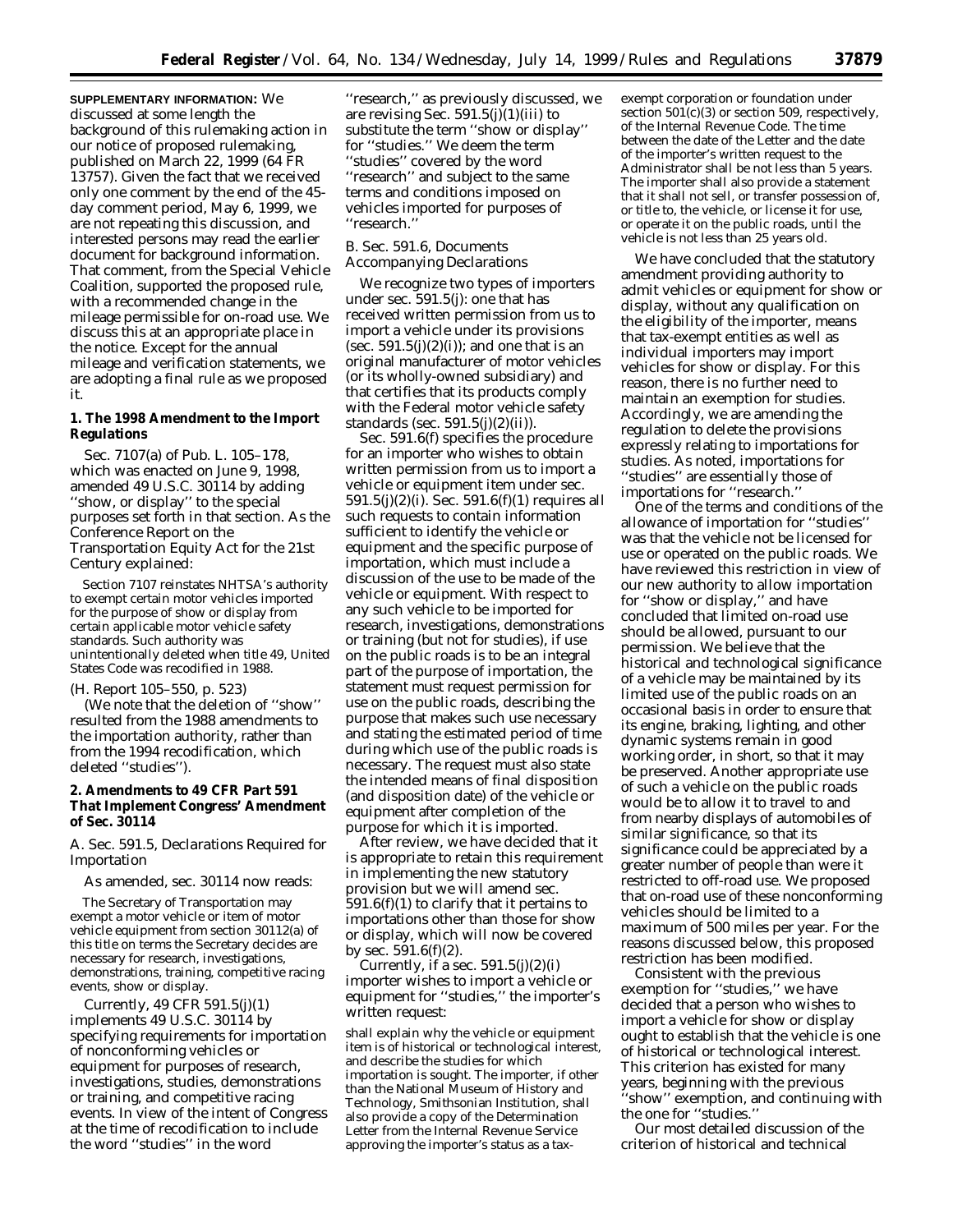interest was contained in a letter of July 12, 1983, to Richard London, and it is worth repeating here. Mr. London asked about the acceptability of importing a Mercedes-Benz 280SL which would be trailered to various auto meets, and which would not be licensed for use or used on the public roads. We advised Mr. London that:

The agency considers several factors in determining whether to accept a declaration that a vehicle is imported solely for ''show.'' One of these is the nature of the vehicle itself. If it is a unique machine generally considered to be of technological or historical significance, it is more likely to be admitted under the exception than if it were a massproduced vehicle similar to many that were manufactured to conform to the Federal motor vehicle safety standards. The smaller the production run, the greater the likelihood that it will be considered to be unique. Mechanical components that differ substantially from those commonly in use at the time of manufacturer are evidence of its technological significance. Association with historical personages that would create a desire in the public to see the car is also considered relevant in the agency's interpretation of the word ''show.''

Examples of vehicles that might qualify under this exemption are high technology vehicles such as the McLaren F1, or certain types of Porsches or Ferraris that were never, in the first instance, sold in the United States. We might consider a vehicle owned by the Pope, the Queen of England, or some other important figure to be a vehicle of historical significance.

We went on to explain to Mr. London that

In interpreting the word ''show'' and thereby exercising its discretion whether to allow importation of nonconforming motor vehicles for this purpose, the agency must balance the harm to the public likely to occur through use of the vehicle on the public roads, with the benefit to the public of importation of nonconforming vehicle for show purposes. \* \* \* [t]he agency believes it is less likely that a rare or unique vehicle, part of a collection available to the public will be sold for use on the public roads than a vehicle such as the 1968–72 Mercedes 280SL that has been imported in numerous quantities as a conforming motor vehicle.

This explanation clearly demonstrated our view that nonconforming analogues of certified vehicles sold in the United States were not very likely to be considered of historical or technological significance.

In any event, use on the public roads will not be a matter of right for vehicles imported for ''show or display,'' but subject to such terms and conditions as may be established at the time of entry. In some cases where there are safety concerns, we may refuse to authorize on-road use of a particular vehicle. In

order to ensure that any on-road use is limited, the prospective importer, in his or her request letter, must describe the purposes for which on-road use is deemed required.

We proposed that the request be accompanied with an affirmation that the vehicle will not be driven on the public roads more than 500 miles in any 12-month period beginning as of the date of its importation, and that the affirmation be confirmed by the importer's submittal of an annual notarized mileage statement for the vehicle on the anniversary date of its importation, for the first five years after it is imported. We have been requested by the one commenter on the proposal, the Special Vehicle Coalition (the ''Coalition''), to increase the permissible annual mileage to 2,500 miles. Describing itself as ''a group of vehicle collectors who own limited-production high-performance vehicles,'' the Coalition asserted that ''restricting mileage to 500 miles per year will prohibit participation in many civic and charitable events designed to benefit, entertain, and inspire the American public.'' More persuasively, the Coalition argued that an annual odometer reading might not accurately reflect actual on-road usage, since it would include mileage attributable to any use of the vehicle off the public roads as well. It brings to our attention that ''a 2,500 mile allotment is consistent with current practice for these kind of vehicles, including normal on-road usage of much older collector vehicles that, because of their age, will not meet Federal motor vehicle safety standards.'' This comment was accompanied by a footnote saying that ''Insurance policies for classic cars and vehicles of special interest typically set a maximum mileage allowance of 2,500 miles per year.''

We have reconsidered our proposal in light of the Coalition's comments. In proposing a 500-mile limitation, we had not focused on the fact that other vehicles not subject to the Federal motor vehicle safety standards have been permitted to use the public roads under insurance policies that limit their mileage allowance to 2,500 miles per year. While the Coalition did not discuss the kind of insurance policy that would be obtained by importers for show and display, we assume that all vehicles imported for show and display will, in fact, be insured, and that the policy would not deviate materially from those that cover classic and special interest vehicles. Furthermore, the mileage limitation imposed as a condition of insurance appears to remove the need for the importer to

submit an annual mileage statement to us. However, we believe that we ought to be able to inspect the vehicle if we wish to verify that the accumulated mileage of the vehicle is not more than 2,500 miles in any 12-month period. Accordingly, our final rule requires the prospective importer to submit with its request the current mileage of the vehicle and a copy of an insurance contract covering the car, which contains as a condition the restriction of annual mileage to a maximum of 2,500 miles (this limitation refers to all mileage, not merely on-road mileage). In addition, the prospective importer must state that (s)he will allow us to inspect the vehicle upon our request. As proposed, the prospective importer will also have to state that the vehicle will not be used on the public roads unless it complies with the requirements of the Environmental Protection Agency. Moreover, as indicated above, we may impose additional requirements or limitations in particular instances when we find such requirements are appropriate.

We have substituted the conditions for an insurance policy and its maintenance until the vehicle is 25 years old for the notarized mileage statement submitted for 5 years after importation which we originally proposed. Under 49 U.S.C. 30112(b)(9), a noncomplying motor vehicle may be imported with no Federal legal requirement to conform it if it is at least 25 years old. Our new provision, thus, serves to release the importer or owner from the restrictions imposed on show or display importations when the vehicle reaches 25 years of age. We retain the right to inspect it for mileage verification until that point.

The current regulation also restricts sale and transfer of possession of a vehicle imported for ''studies'' until it is 25 years old. While this restriction might not be burdensome to a museum, the agency recognizes that there are circumstances such as the death of an importer where a sale or transfer of a vehicle imported for ''show or display'' must occur before it is 25 years old. To fully implement its new authority to allow importation for ''show or display,'' the agency is modifying this restriction, and allow sale or transfer of a vehicle imported for ''show or display'' upon approval by the Administrator.

Accordingly, we are revising sec. 591.6(f)(2) to require that a prospective importer:

shall explain why the vehicle or equipment item is of historical or technological interest. The importer shall also provide a statement that, until the vehicle is not less than 25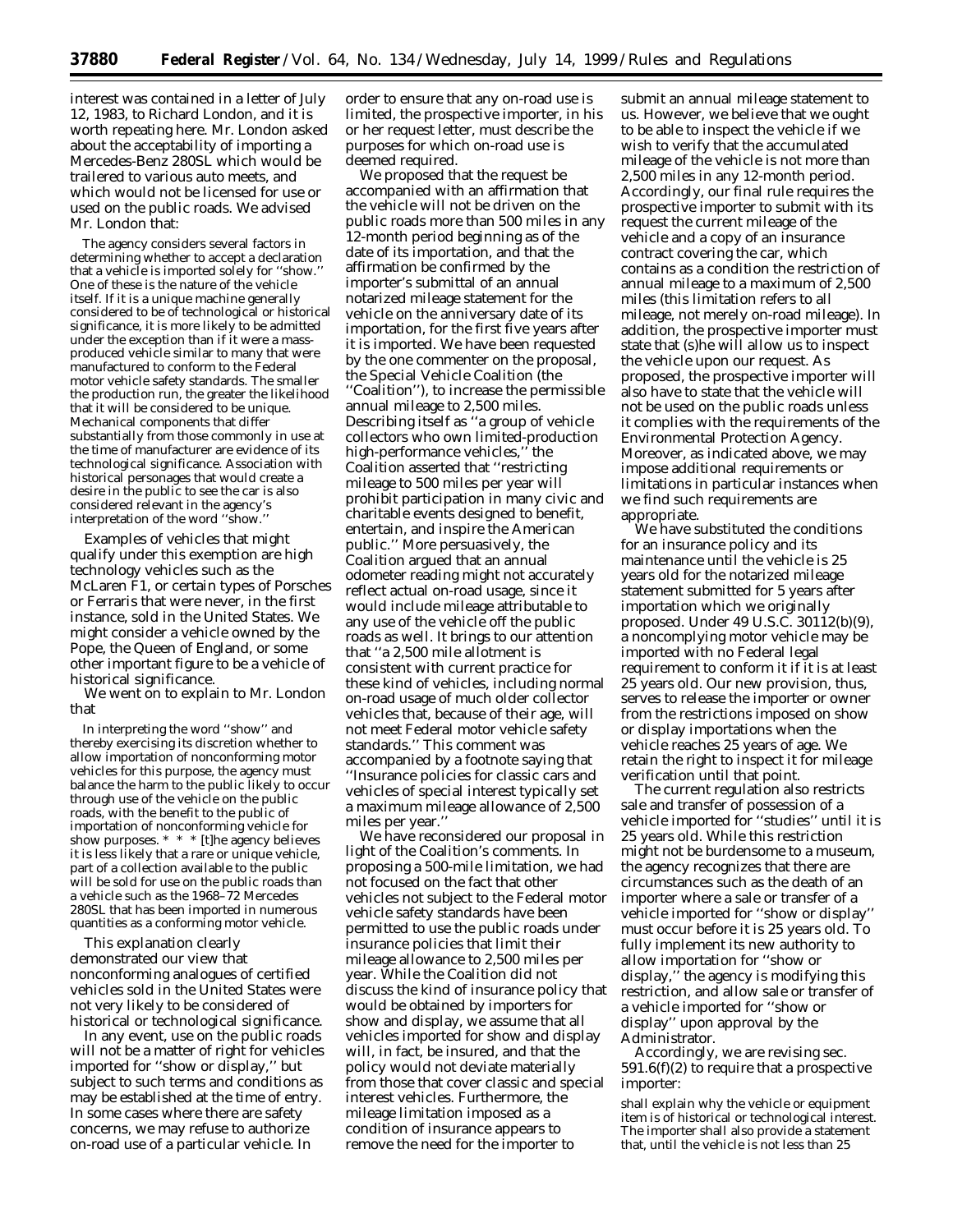years old, (s)he shall not sell, or transfer possession of, or title to, the vehicle, and shall not license it for use, or operate it on the public roads, except under such terms and conditions as the Administrator may authorize. If the importer wishes to operate the vehicle on the public roads, the request to the Administrator shall include a description of the purposes for which (s)he wishes to use it on the public roads, a copy of an insurance policy or a contract to acquire an insurance policy, which contains as a condition thereof that the vehicle will not accumulate mileage of more than 2,500 miles in any 12-month period and a statement that the importer shall maintain such policy in effect until the vehicle is not less than 25 years old, a statement that the importer will allow the Administrator to inspect the vehicle at any time after its importation to verify that the accumulated mileage of the vehicle is not more than 2,500 miles in any 12-month period, and a statement that the vehicle will not be used on the public roads unless it is in compliance with the regulations of the Environmental Protection Agency.

Failure to allow a mileage inspection or to maintain a policy with an accumulated mileage limitation or the accumulation of more than 2,500 miles in any 12-month period will be regarded as a violation of the terms of entry.

## *C. Sec. 591.7, Restrictions on Importations*

Until now, all importations under sec. 591.5(j)(1) have been ''for a temporary period,'' requiring a U.S. Customs Service Temporary Importation Bond (TIB). Under sec. 591.7(a), the TIB requires that vehicles which it covers shall not remain in the United States for a period that exceeds 3 years from the date of entry. However, under sec. 591.7(b), if the importer decides to liquidate the bond, it may apply to us for permission to keep the vehicle in the country for an additional period of time not to exceed 5 years from the date of entry, unless further written permission has been obtained from us. Such written permission, after 5 years, can result in an ''importation for a temporary period'' becoming a permanent one. This regulatory scheme has caused uncertainty as to whether we permit permanent importations under sec. 591.5(j).

Because we do permit permanent importations under sec. 591.5(j), we believe that we should clarify this point and simplify this process to allow a permanent importation ab initio, if an importer chooses to pay duty upon entry of the vehicle, rather than treating the entry as a ''temporary'' one, requiring a TIB and subsequent letters of permission. Amendments of this nature will not affect the existing right under sec.  $591.5(j)(1)$  to import vehicles on a

temporary basis with a TIB for those importers who wish to choose this option.

Another restriction is imposed by sec. 591.7(c). If the importer has brought a vehicle into the United States pursuant to sec.  $591.5(j)(2)(i)$ , sec.  $591.7(c)$ requires the importer to retain title to and possession of it, forbids its leasing, and allows its use on the public roads only if written permission has been granted by the Administrator pursuant to sec.  $591.6(f)(1)$  (covering importations for research, investigations, demonstrations or training, but not studies or competitive racing events).

The restriction of sec. 591.7(c) implements the statement that an importer is required to make as part of the request letter. Given the fact that limited on-road use is being permitted for importations for ''show or display,'' we are amending sec. 591.7(c) to allow limited on-road use of all vehicles imported under sec.  $591.5(j)(2)(i)$ ''under such terms and conditions as the Administrator may authorize in writing.'' We are also amending the first sentence of sec. 591.7(c) to conform to the statement that an importer gives under sec.  $591.6(f)(2)$ , and imposing affirmative obligations not to sell or transfer the vehicle, or license it or operate it on the public roads except upon written approval by the Administrator in place of the presently existing absolute prohibition.

Sec. 591.7(d) specifically provides that any violation of a term or condition that we impose ''in a letter authorizing importation or on-road use under sec. 591.5(j) shall be considered a violation'' of the Safety Act for which a civil penalty may be imposed. We note that this language could possibly be read as suggesting that a civil penalty would be the only consequence of a violation of a condition imposed as part of an exemption from sec. 30112(a). Therefore, we are modifying sec. 591.7(d) to make it clear that such a violation of a term or condition in an exemption authorization will void the authorization and require exportation of the vehicle. In addition, the statutory reference in sec. 591.7(d) to 15 U.S.C.  $1397(a)(1)(A)$  is changed to 49 U.S.C. 30112(a) to reflect the recodification of the Safety Act into Chapter 301.

Sec. 591.7(e) prohibits the importation for ''studies'' by any person not recognized as a tax-exempt entity by the Internal Revenue Service for not less than 5 years before the date of its written request. Because we are incorporating the ''studies'' exemption into the exemption for ''research'' where this restriction does not exist, this section is moot. Sec. 591.7(e), therefore,

is being removed. A new subsection (e) will replace it, to implement the statutory directive of section 7107(b) of Pub. L. 105–178 discussed below.

# **3. Seeking Exemptions Under Sec. 30114 for Vehicles in the United States at the Time the Amendment Was Enacted**

Section 7107(b) of Pub. L. 105–178 provides that:

(b) TRANSITION RULE—A person who is the owner of a motor vehicle located in the United States on the date of enactment of this Act may seek an exemption under section 30114 of title 49, United States Code, as amended by subsection (a) of this section, for a period of 6 months after the date regulations of the Secretary of Transportation promulgated in response to such amendment take effect.

We interpret sec. 7017(b) as authorizing owners of vehicles imported under sec. 591.5(j) before June 9, 1998, to apply to the Administrator for a change in the terms and conditions under which the vehicle was admitted so that engaging in an act contrary to those original terms and conditions will not be held to be a violation. If the change requested is to reclassify the vehicle as one imported for show or display, we proposed that the request also include a statement that the owner will provide the annual mileage statement required of de novo importers for show or display by sec.  $591.6(f)(2)$ . However, the final rule for change-ofstatus importers is modified to reflect the changes we are adopting in sec. 591.6(f)(2) relating to an increase in maximum mileage subject to insurance limitations, and the right to inspect the vehicle to verify its accumulated mileage. Therefore, we are revising sec. 591.7(d) and (e) to read as follows:

(d) Any violation of a term or condition imposed by the Administrator in a letter authorizing importation or on-road use under § 591.5(j), or a change of status under paragraph (e) of this section, including a failure to allow inspection upon request to verify that the accumulated mileage of the vehicle is not more than 2,500 miles in any 12-month period, shall be considered a violation of 49 U.S.C. 30112(a) for which a civil penalty may be imposed. Such a violation will also act to void the authorization and require the exportation of the vehicle. With respect to importations under § 591.6(f)(2) or a change of status to an importation for show or display as provided under paragraph (e) of this section, if the Administrator has reason to believe that a violation has occurred, the Administrator may tentatively conclude that a term of entry has been violated but shall make no final conclusion until the importer or owner has been afforded an opportunity to present data, views, and arguments as to why there is no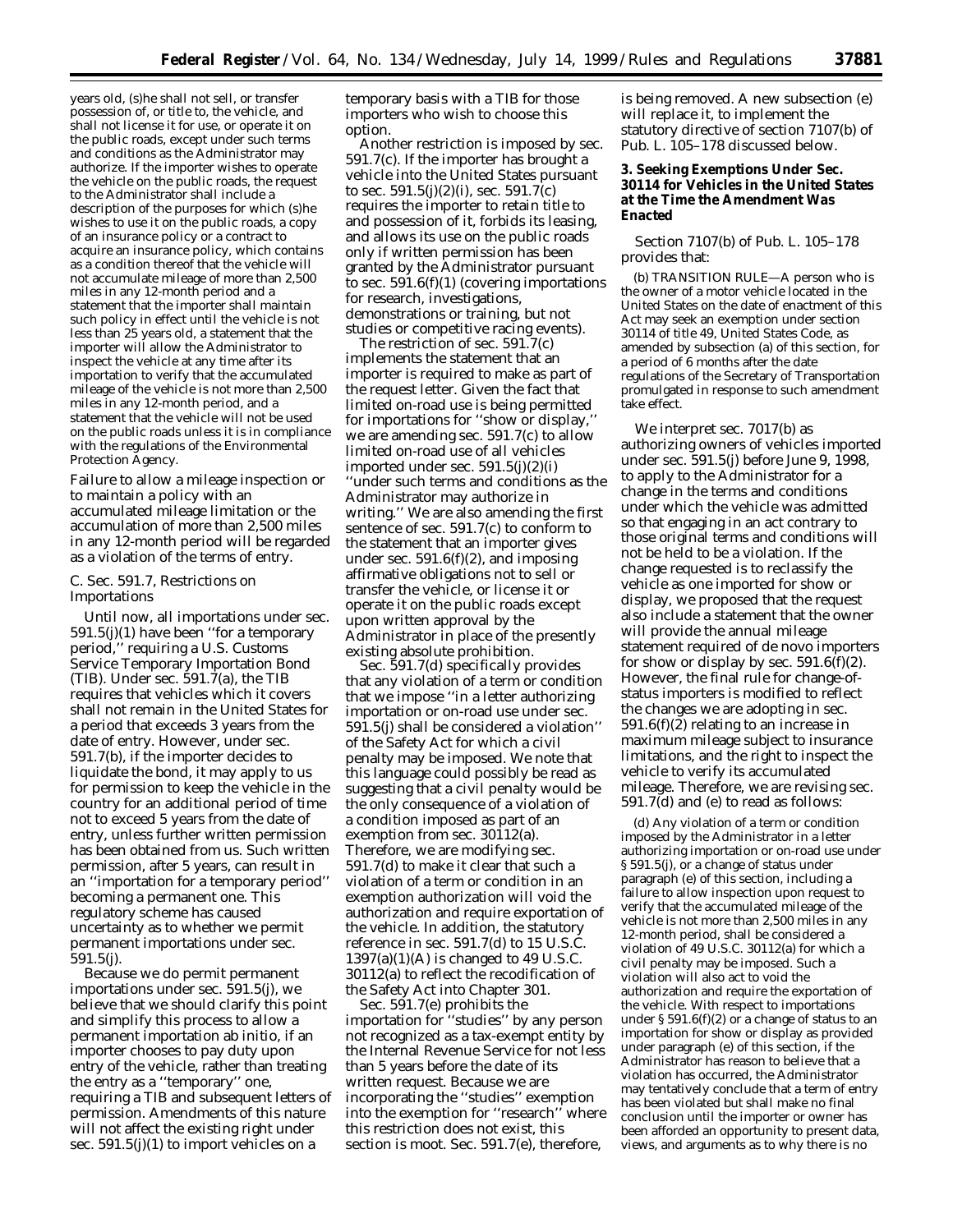violation or why a penalty should not be imposed.

(e) The owner of a vehicle located in the United States on June 9, 1998, which the owner had imported pursuant to § 591.5(j), may apply to the Administrator on or before February 14, 2000, for a change in any such term or condition contained in the Administrator's letter. If the owner requests a change to importation for show or display, the request to the Administrator shall contain the information and statements required under § 591.6(f)(2) for a new importation for show or display. All requests for change shall be sent to the Director, Office of Vehicle Safety Compliance (NSA–32), National Highway Traffic Safety Administration, Room 6111, 400 Seventh Street, SW, Washington, DC 20590.

### **4. Effective Date**

The final rule is effective 30 days after its publication in the **Federal Register**.

# **5. Rulemaking Analyses and Notices**

# *A. Executive Order 12866 (Federal Regulation) and DOT Regulatory Policies and Procedures*

This rule has not been reviewed under E.O. 12866. After considering the impacts of this rulemaking action, NHTSA has determined that the action is not significant within the meaning of the Department of Transportation regulatory policies and procedures. The only substantive change that this rule makes is to add an additional justification for importing motor vehicles without the need to comply with the Federal motor vehicle safety standards, and to require their importers to submit substantiating information similar to that already required for similar importations (see discussion below on Paperwork Reduction Act). The impacts are so minimal as not to warrant the preparation of a full regulatory evaluation.

### *B. Regulatory Flexibility Act*

The agency has also considered the effects of this action in relation to the Regulatory Flexibility Act. For the reasons discussed above under E.O. 12866 and the DOT Policies and Procedures, I certify that this action does not have a significant economic impact upon ''a substantial number of small entities.'' The addition of an option to import a vehicle for ''show or display'' without the need to conform it relieves a previously existing restriction. Because the agency has permitted manufacturers of motor vehicles to import vehicles for purposes similar to ''show or display'' in the past, NHTSA believes that virtually all who wish to import a vehicle for ''show or display'' will be individuals. Individuals are not ''small entities.'' Governmental

jurisdictions will be affected only to the extent that they must decide whether local laws permit the operation on local public roads of motor vehicles imported for show or display that do not conform to all applicable Federal motor vehicle safety standards, and this decision will not have a significant economic impact.

### *C. Executive Order 12612 (Federalism)*

The agency has analyzed this action in accordance with the principles and criteria contained in Executive Order 12612 ''Federalism'' and determined that the action does not have sufficient federalism implications to warrant the preparation of a Federalism Assessment.

### *D. National Environmental Policy Act*

NHTSA has analyzed this action for purposes of the National Environmental Policy Act. The action will not have a significant effect upon the environment because it is anticipated that the annual volume of motor vehicles imported will not vary significantly from that existing before the promulgation of this rule.

# *E. Civil Justice Reform*

This final rule does not have any retroactive effect.

#### *F. Paperwork Reduction Act*

The procedures in this rule to permit importation of motor vehicles and equipment not originally manufactured for the U.S. market include information collection requirements as that term is defined by the Office of Management and Budget (OMB) in 5 CFR Part 1320. The original information collection requirements of Part 591 were approved by the OMB pursuant to the requirements of the Paperwork Reduction Act (44 U.S.C. Sec. 3501 *et seq.*). NHTSA believes that the existing clearance covers a final rule that is based on implementing a statutory amendment, and has not sought a new or expanded clearance. This collection of information has been assigned OMB Control No. 2127–0002 (''Motor Vehicle Information'').

# *G. Unfunded Mandates Reform Act of 1995*

The Unfunded Mandates Reform Act of 1995 (Pub. L. 104–4) requires agencies to prepare a written assessment of the cost, benefits, and other effects of proposed or final rules that include a Federal mandate likely to result in the expenditure by state, local, or tribal governments, in the aggregate, or by the private sector, of more than \$100 million annually. Because this final rule will not have an effect of \$100 million, no Unfunded Mandates assessment has been prepared.

# **List of Subjects in 49 CFR Part 591**

Imports, Motor vehicle safety, Motor vehicles, Reporting and recordkeeping requirements.

In consideration of the foregoing, 49 CFR part 591 is amended as follows:

# **PART 591—IMPORTATION OF VEHICLES AND EQUIPMENT SUBJECT TO FEDERAL SAFETY, BUMPER AND THEFT PREVENTION STANDARDS**

1. The authority citation for part 591 is revised to read as follows:

**Authority:** 49 U.S.C. 322(a), 30114; Pub. L. 100–562, 102 Stat. 2824; Pub. L. 105–178, 112 Stat. 469; delegations of authority at 49 CFR 1.50 and 501.8.

2. Section 591.5 is amended by revising paragraph  $(j)(1)$  to read as follows:

#### **§ 591.5 Declarations required for importation.**

\* \* \* \* \* (j)(1) The vehicle or equipment item does not conform with all applicable Federal motor vehicle safety and bumper standards, but is being imported solely for the purpose of:

- (i) Research;
- (ii) Investigations;
- (iii) Show or display;
- (iv) Demonstrations or training; or
- (v) Competitive racing events; \* \* \* \* \*

3. Section 591.6(f)(1) and (f)(2) are revised to read as follows:

### **§ 591.6 Documents accompanying declarations.**

\* \* \* \* \*

(f) \* \* \*

(1) A declaration made pursuant to  $\S 591.5(j)(1)(i)$ , (ii), (iv), or (v) and (j)(2)(i) shall be accompanied by a letter from the Administrator authorizing importation pursuant to  $\S 591.5(j)(1)(i)$ , (ii), (iv), or (v) and  $(j)(2)(i)$ . Any person seeking to import a motor vehicle or motor vehicle equipment pursuant to these sections shall submit, in advance of such importation, a written request to the Administrator containing a full and complete statement identifying the vehicle or equipment, its make, model, model year or date of manufacture, VIN if a motor vehicle, and the specific purpose(s) of importation. The discussion of purpose(s) shall include a description of the use to be made of the vehicle or equipment. If use on the public roads is an integral part of the purpose for which the vehicle or equipment is imported, the statement shall request permission for use on the public roads, describing the purpose which makes such use necessary, and stating the estimated period of time